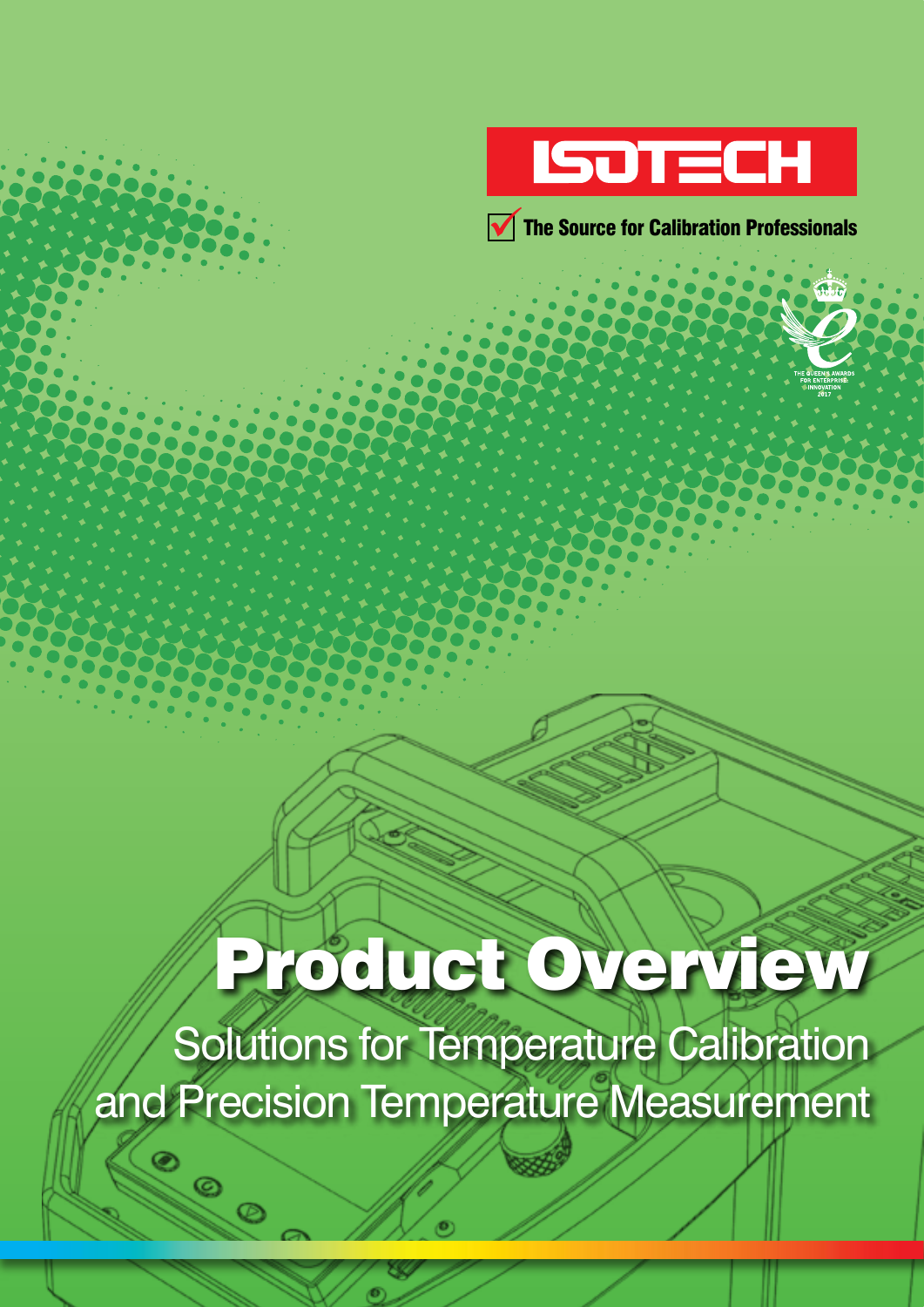### Portable Calibrators for **Industrial Sensor Calibration**

#### **Multi-Function ISOCAL-6 - use as a Dry Block, Liquid Bath, Blackbody, Surface Sensor Calibrator or ITS-90 Fixed Point System.**

Buying a Dry Block or Liquid Bath? Spending too much money because you need both? Now you can have the benefits of both and more, with an Isocal-6 from Isotech! The Isocal-6 is a flexible range of calibration systems that can calibrate all types of temperature sensors. With the Isocal-6, different inserts are added to the bath to allow it to be used in 6 different modes, providing a solution for all temperature sensor calibration requirements. With optional accessories the Isocal-6 can perform as a dry block calibrator, a stirred liquid bath, a stirred ice bath 0°C reference (cooling models only), a blackbody source for IR thermometers, a calibrator for surface sensors or an ITS-90 fixed point apparatus.

The advantage of the Isocal-6 is that you need only purchase the main calibrator initially, and can add other accessories at any time to increase your accuracy, stability and overall capability. Each different calibrator type has unique advantages. For example, Stirred Liquid Baths generally provide better stability, uniformity and heat transfer than dry blocks. Liquid baths are ideal for awkwardly shaped, angled or short sensors and provide uniformity.

Different Isocal-6 models cover the temperature range from -45°C to 250°C. Above this maximum temperature it is not



practical to use a Stirred Liquid Bath. For more information please refer to the table below.

69 2 美线

|                       | <b>WIETAL</b><br><b>SIINNEU</b><br>LIQUID<br><b>BLOCK</b><br><b>BATH</b><br><b>BATH</b> | 16E/<br>DLAUR<br><b>BODY</b><br><b>WATER</b><br>TARGET<br><b>BATH</b>                          | <b>SUNFALE</b><br>11 J JU<br><b>FIXED</b><br><b>SENSOR</b><br><b>POINTS</b><br>KIT |                                     |                                     |                                   |                                                              | .                               |
|-----------------------|-----------------------------------------------------------------------------------------|------------------------------------------------------------------------------------------------|------------------------------------------------------------------------------------|-------------------------------------|-------------------------------------|-----------------------------------|--------------------------------------------------------------|---------------------------------|
| Model                 | Europa-6                                                                                | <b>Venus</b>                                                                                   | <b>Calisto</b>                                                                     | <b>Hyperion</b>                     | <b>Drago</b>                        | <b>Oceanus</b>                    | <b>Stabilities from</b><br><b>Metal Block</b>                | $\pm 0.005$ °C                  |
| Temperature<br>Range* | $-45$ to 140 $\degree$ C                                                                | $-35$ to 140 $\degree$ C                                                                       | 30 to $250^{\circ}$ C                                                              | $-25$ to 140 $^{\circ}$ C           | 30 to $250^{\circ}$ C               | $-25$ to 140 $^{\circ}$ C         | Liquid Bath                                                  | $\pm 0.005$ °C                  |
| Calibration<br>Volume | 35 x 160mm                                                                              | 35 x 160mm                                                                                     | 35 x 160mm                                                                         | 65 x 160mm                          | 65 x 160mm                          | 50 x 300mm                        | Ice/Water Bath at 0°C<br>Blackbody                           | $\pm 0.001$ °C<br>$\pm 0.3$ °C  |
| Heat / Cool<br>Speed  | 00000                                                                                   | $\begin{array}{ccccc}\n\bullet & \bullet & \bullet & \bullet & \bullet & \bullet\n\end{array}$ |                                                                                    | $\bullet\bullet\bullet\bullet\circ$ | $\bullet\bullet\bullet\bullet\circ$ | $\bullet\bullet\bullet\circ\circ$ | <b>Surface Sensor Kit</b><br><b>ITS-90 Fixed Point Cells</b> | $\pm 0.5$ °C<br>$\pm 0.0005$ °C |

Isotech block baths and ISOCAL-6 models are available in Basic, Site and ADVANCED models. In addition to the digital temperature controller of the Basic the Site includes an independent single channel indicator. The ADVANCED model has inputs for three thermometers and includes advanced logging, high resolution and other extended features.

### Portable Calibrators for **High Temperature Industrial Calibration**

Isotech's High Temperature Block Bath range offer industry leading performance in easy to use packages ideal for the calibration of thermocouples and platinum resistance thermometers. They have been designed for fast heating and cooling and, for added flexibility, surface sensor and infrared thermometer accessories can be added.

All our Block Baths, from Basic to ADVANCED are exceptionally easy to use with a clear user friendly interface and include a PC Interface and Software. Different models provide a range of block sizes to suit a wide variety of sensors and together span the range from 35°C to 1200°C.



| Model                       | <b>Jupiter</b> | <b>Gemini</b>                     | <b>Medusa</b>                     | <b>Pegasus</b>                      |                                 |                              |
|-----------------------------|----------------|-----------------------------------|-----------------------------------|-------------------------------------|---------------------------------|------------------------------|
| Temperature                 | 35 to 650°C    | 35 to 700°C                       | 30 to 700°C                       | 150 to 1200°C                       | <b>Stabilities from</b>         |                              |
| Range<br>Calibration        |                |                                   |                                   |                                     | Metal Block                     | $\pm 0.02$ °C                |
| Range                       | 35 x 148mm     | 64 x 160mm                        | 45 x 285mm                        | 33.5 x 130mm                        | Blackbody<br>Surface Sensor Kit | $\pm 0.2$ °C<br>$\pm 0.5$ °C |
| Heat / Cool<br><b>Speed</b> | 00000          | $\bullet\bullet\bullet\circ\circ$ | $\bullet\bullet\bullet\circ\circ$ | $\bullet\bullet\bullet\bullet\circ$ |                                 |                              |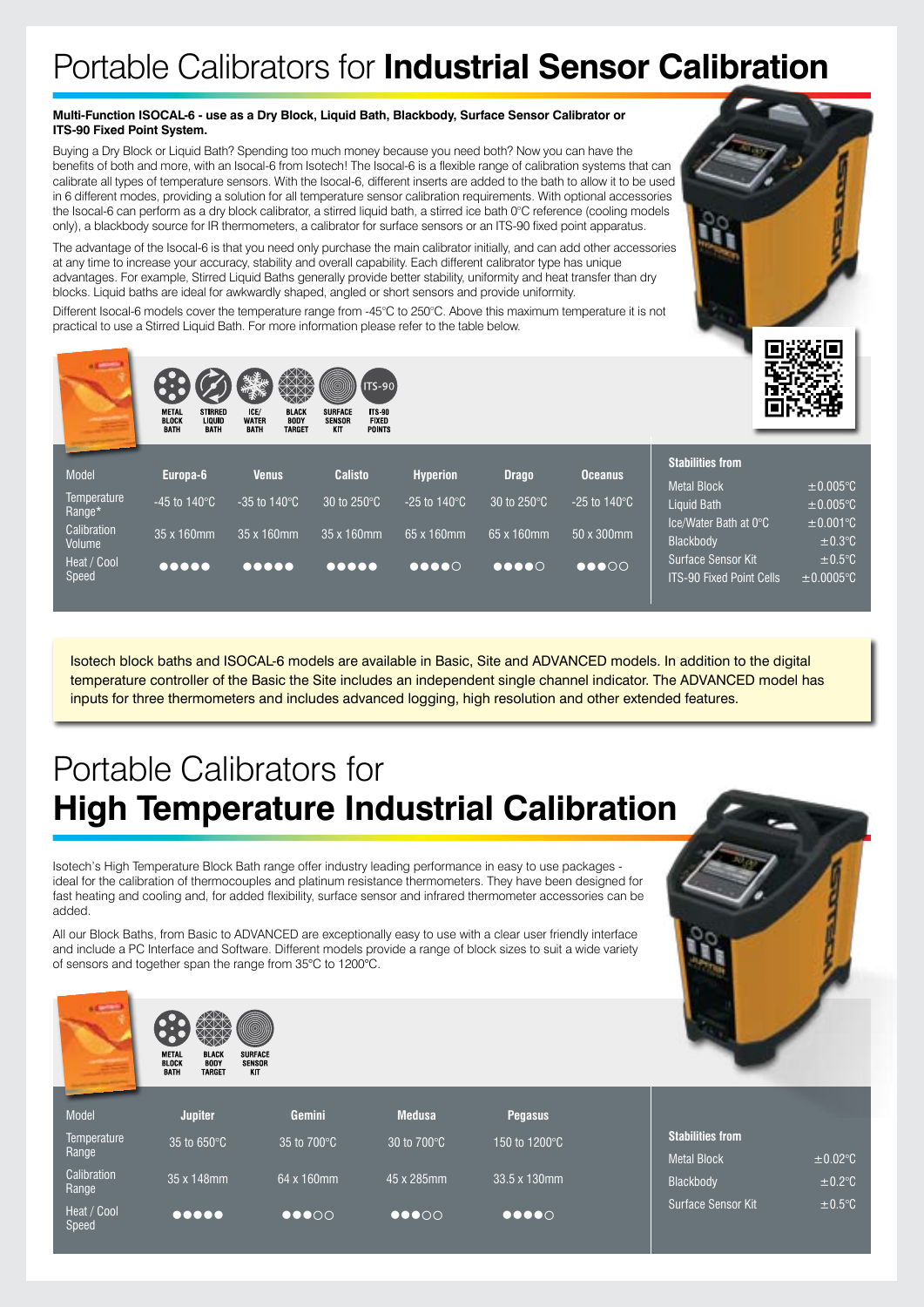### **ITS-90** Fixed Points and Apparatus



Isotech manufactures a complete range of ITS-90 fixed point cells from the Argon Triple Point to the Freezing Point of Copper. Many nations rely on Isotech for their primary temperature standards. There are a range of metal and quartz clad ITS-90 Fixed Point cells with the lowest of uncertainties.

**Jarrett-Isotech Water Cells**

- $\blacksquare$  Available in 4 different sizes
- $\blacksquare$  Reference cells with isotopic analysis
- $\blacksquare$  Uncertainties as low as 0.07mK
- $\blacksquare$  Slim cells for industrial applications

### **Other ITS-90 Fixed Points**

- All ITS-90 fixed points
- $\blacksquare$  Automated systems
- Available in large and slim sizes
- Available in quartz and metal crucibles



#### **Benchtop ITS-90 Fixed Point Calibration**

- Outstanding Performance, from 0.7mK
- Patented Immersion Compensator
- Robust No Glass Parts, Easily Transported

In addition to solutions for the world's leading NMIs there are more cost effective solutions, still with uncertainties to less than 1mK to suit a wider range of laboratories.



### **Innovation** from Isotech

![](_page_2_Figure_21.jpeg)

Isotech is renowned for innovation, with award winning products like the ISOTower ITS-90 Fixed Points, Argon System, microK Thermometry Bridges, the milliK Precision Thermometer and ISOCAL-6; the multi function calibrator providing Dry Block, Liquid Bath, Surface Sensors, Blackbody and Fixed Point calibration.

In 2017 Isotech was awarded the Queen's Award for Enterprise recognising both the innovation and commercial success of the world leading microK Thermometry Bridge.

![](_page_2_Picture_24.jpeg)

![](_page_2_Picture_25.jpeg)

**Queen's Award for Enterprise - INNOVATION 2017**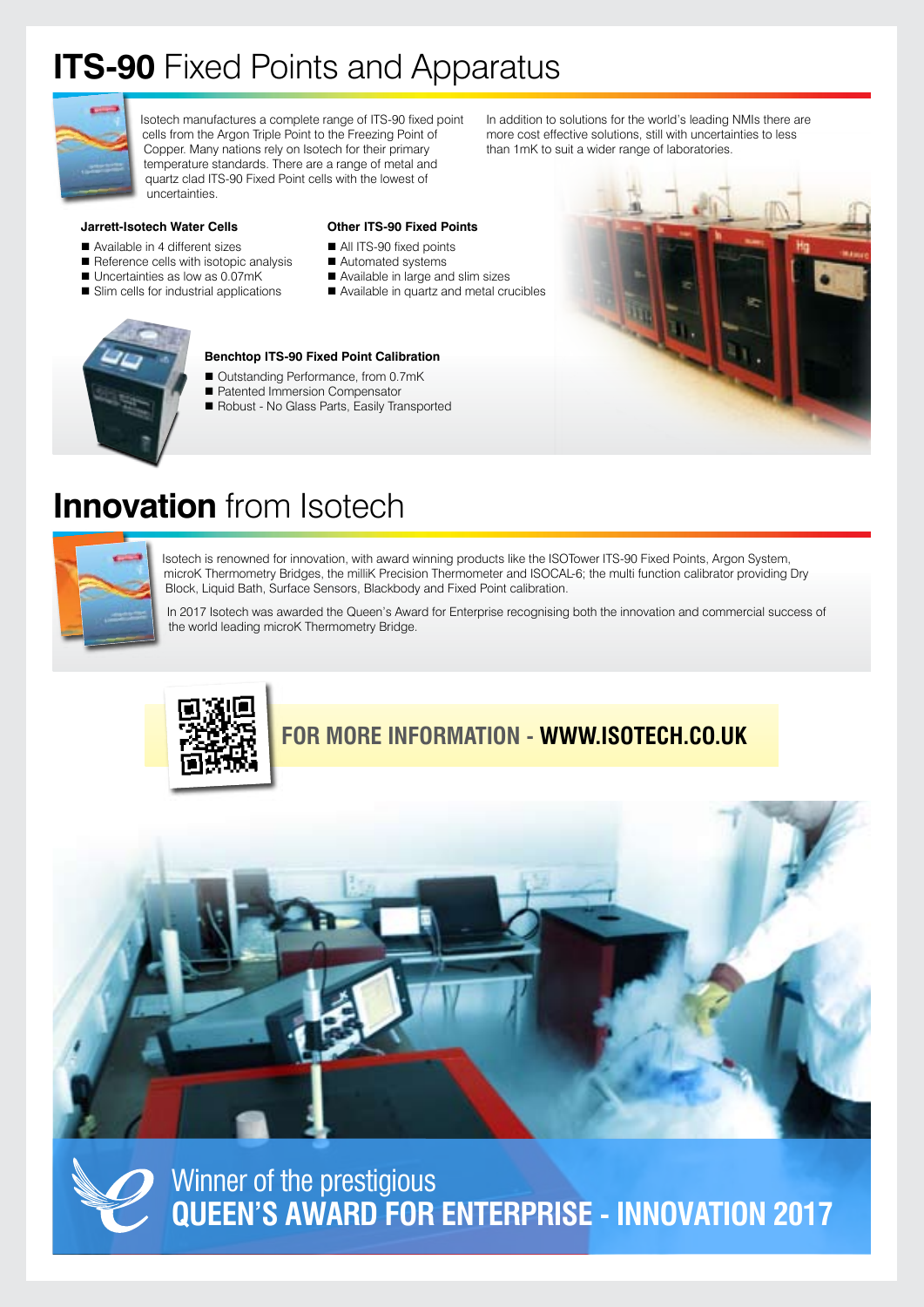## **Secondary** Laboratory Equipment

![](_page_3_Picture_1.jpeg)

Many accredited laboratories rely on Isotech for comparison baths, standards and instruments. We offer comparison equipment from -200°C to 1300°C as well as cryostats and liquid nitrogen apparatus. Isotech stirred liquid baths use concentric and parallel tube designs for outstanding performance. The concentric design of the Spherical Furnace provides a solution for small uncertainty calibration of thermocouples to 1300°C.

#### **Liquid Baths**

- Temperature ranges covering -80°C to 300°C
- Parallel Tube action
- Commercial grade chiller
- Stability from  $±0.0006^{\circ}$ C
- Up to 530mm calibration depth
- Fast cool-down
- Circular design eliminates cold corners
- $\blacksquare$  Exceptionally small gradients

#### **Fluidised Bath and Thermocouple Calibration Furnace**

safe, accurate comparison calibration equipment for use to 1300°C

![](_page_3_Picture_14.jpeg)

### **Blackbody** Calibration Sources

![](_page_3_Picture_16.jpeg)

When leading manufacturers of infrared thermometers choose your product as the basis by which their product passes or fails, you know you have something good. Isotech is the only manufacturer of blackbody calibration sources to have developed a complete line from hand held field testers to black body fixed point cells for primary labs. Our more popular models include the Gemini R and Pegasus R.

#### **Gemini R**

- Temperature range of 50°C to 550°C
- 65mm cavity size
- Emissivity of 0.995
- Portable, yet can accept fixed points for primary reference

![](_page_3_Picture_23.jpeg)

#### **Pegasus R**

- Temperature range of 150°C to 1200°C
- 20mm cavity size
- Emissivity of 0.995
- Portable, yet can accept fixed points for primary reference

![](_page_3_Picture_29.jpeg)

### **Thermocouple** Referencing Systems

![](_page_3_Picture_31.jpeg)

Isotech's first thermocouple referencing systems were developed for our own lab use to provide a single point ice reference for our cold junctions. We then developed multi-input systems for use in power plants and aviation test stands. In addition to ice point references, Isotech manufactures a variety of elevated and ambient temperature referencing systems. Most units are custom built for the application. If you have special thermocouple referencing needs, call us and see how we can help.

#### **Multi-Channel Systems**

- Reference up to 200 thermocouples in one system
- Benchtop, Wall Mount and 19" rack mount options

![](_page_3_Picture_36.jpeg)

#### **TRU 938**

- 0°C or elevated reference temperatures
- $\blacksquare$  Stability better than 0.05°C
- Multi-junction probes and various terminations available

![](_page_3_Picture_41.jpeg)

Pre-wired thermocouples or do-it-yourself systems

### **Standard** Thermometers

![](_page_3_Picture_44.jpeg)

We manufacture a range of standard thermometers from Standard Platinum Resistance Thermometers (SPRTs) through to industrial standards. Our Standard Thermocouples can be supplied calibrated for use up to 1600°C. Resistance thermometers are available covering the range from -200°C to 1084°C. Isotech manufactures primary

standards with uncertainties better than 1mK (0.001°C) to affordable rugged standards for industry and can provide UKAS calibration from our leading laboratory.

![](_page_3_Picture_47.jpeg)

![](_page_3_Picture_48.jpeg)

![](_page_3_Picture_49.jpeg)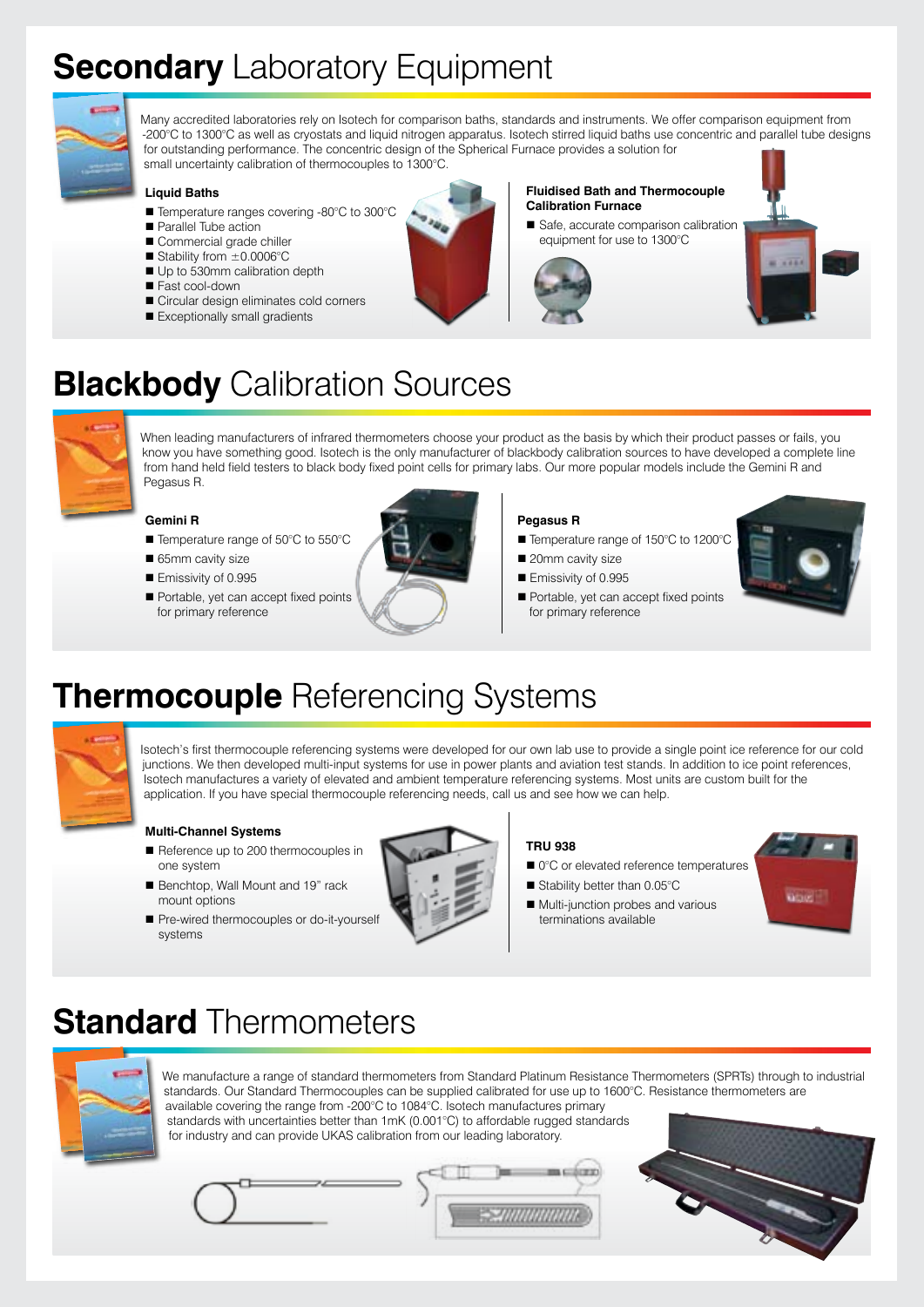### **Thermometry Bridges** and **Precision Thermometers**

![](_page_4_Picture_1.jpeg)

Isotech offers instruments for the Primary Laboratory through to Industrial calibration applications.

The microK is the only instrument of its type in the world which will work to <1mK precision and support all three commonly used sensors, platinum resistance thermometers (PRTs), thermocouples and thermistors. Long term, the stability of the microK achieves literally zero drift for resistance ratio measurements and an annual drift of <3 ppm for voltage measurements.

#### **microK**

The microK Precision Thermometer: An unequalled combination of accuracy, stability and versatility.

- $\blacksquare$  Accuracy <20 ppb
- $\blacksquare$  3 Channels
- Stability of 0ppm / year
- Resistance range of 0 500 k $\Omega$
- Internal resistance standards 1, 10, 25, 100 and 400Ω
- Supports SPRTs, PRTs Thermistors and Thermocouples

#### **milliK**

RTD, Thermocouple and Current inputs

- Accuracy to 0.003°C (3mK)
- 0.0001°C resolution (PRT Inputs)
- SPRT, PRT, Thermistor, Thermocouple and Current inputs
- Datalogging
- Controls Isotech Dry Blocks and Baths

### **Fast**-Cal

![](_page_4_Picture_20.jpeg)

The Product You Designed! During a seminar, twenty experienced engineers from many parts of the world were asked to produce their ideal specification for industrial calibration. Their desired features were:

- *1. Rugged*
- *2. Light weight*
- *3. Easy to use on site*
- *4. Low cost / high benefit ratio*
- *5. Fast response, high stability*

The result is our range of Fast-Cal products.

#### **Basic or Complete explained**

Fast-Cals are available in basic or complete models.

#### **A Basic Dry Block Calibrator**

The thermometer under test is compared to the dry block controller value. Useful for moderate temperature ranges and quick testing.

The Fast-Cal HTM2010 has the same range as the low temperature model and has a fixed block ideal for medical validation applications.

#### *6. Time saving features*

- *7. Multiple sensor testing*
- *8. Software*
- *9. Modern design*
- *10. Compliant with the latest regulations*

![](_page_4_Picture_38.jpeg)

#### **An Iso9000 Calibration System**

A thermometer under test is compared to a calibrated standard for true traceability and clearly meets the requirements of ISO9000. Complete models include a semi-standard reference probe.

![](_page_4_Figure_41.jpeg)

| Model<br>Range at 20°C<br>Stability<br>Accuracy - Basic<br>Accuracy - Complete<br><b>Heating Time</b> | <b>LOW</b><br>$-35$ to 140 $\degree$ C<br>$0.02^{\circ}$ C<br>$\pm 0.2$ °C<br>$\pm 0.15$ °C<br>$-30$ to 140 $\degree$ C<br>in 15 minutes | <b>MEDIUM</b><br>30 to $350^{\circ}$ C<br>$0.03\degree$ C<br>$\pm 0.3$ °C<br>$\pm 0.2$ °C<br>50 to $350^{\circ}$ C<br>in 15 minutes | <b>HIGH</b><br>$35$ to $650^{\circ}$ C<br>$0.05^{\circ}$ C<br>±1°C<br>$\pm 0.5$ °C<br>50 to $650^{\circ}$ C<br>in 20 minutes | <b>Calibration Capacity</b><br>Comms & Software<br><b>Dimensions</b><br>Weight | 148mm depth, 25mm diameter<br>PC Communications and Software Included<br>228 x 248 x 143mm<br>6.6 <sub>kq</sub> |
|-------------------------------------------------------------------------------------------------------|------------------------------------------------------------------------------------------------------------------------------------------|-------------------------------------------------------------------------------------------------------------------------------------|------------------------------------------------------------------------------------------------------------------------------|--------------------------------------------------------------------------------|-----------------------------------------------------------------------------------------------------------------|
| <b>Cooling Time</b>                                                                                   | 140 to $0^{\circ}$ C<br>in 15 minutes                                                                                                    | 350 to 140 °C<br>in 40 minutes                                                                                                      | $650$ to $300^{\circ}$ C<br>in 20 minutes                                                                                    |                                                                                |                                                                                                                 |

### **Metrology** Baths and Furnaces

![](_page_4_Picture_44.jpeg)

We can confidently claim that Isotech manufactures the widest selection of Metrology Baths, Furnaces and Fixed Point Apparatus. There are simply too many to discuss here, so if you are in the market for this equipment please call us with your requirements.

Shown here is one of our more popular models - The Medusa 3. Our full range of Metrology baths have the following advantages:

- Temperature range covering -25°C to 1100°C
- Suitable for fixed points from Indium to Silver
- Equalizing blocks available for comparison calibrations
- Black body option
- Surface sensor calibration option
- Extended depth calibration volume is ideal for longer probes and minimising stem conduction

![](_page_4_Picture_53.jpeg)

![](_page_4_Picture_54.jpeg)

![](_page_4_Picture_55.jpeg)